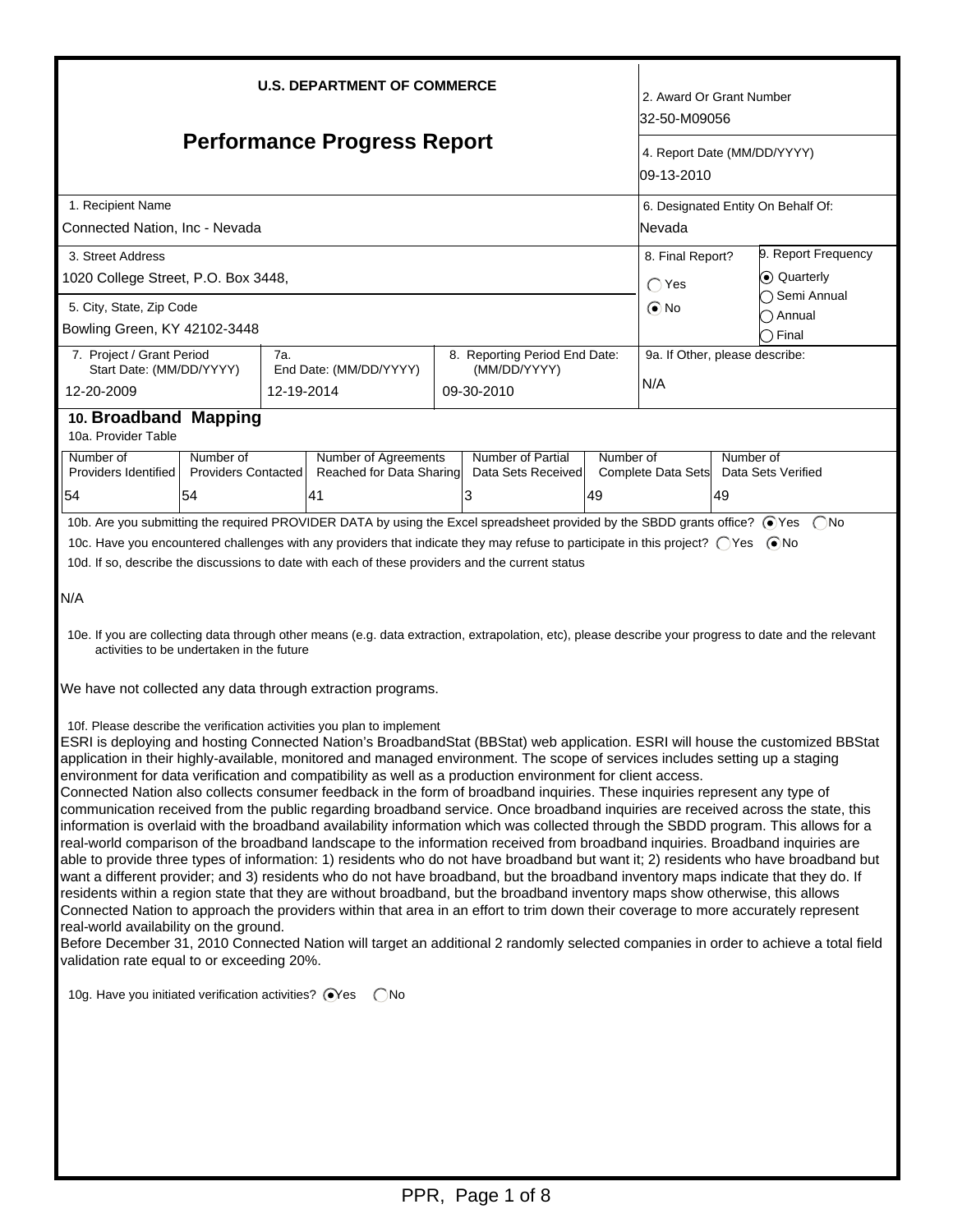BroadbandStat is publicly available on the Connect Nevada website and received a total of 182 visits between July 1, 2010 and September 30, 2010.

During this quarter, the Connect Nevada project has received a total of one (1) broadband inquiry. Additional information received through e-mail from consumers that can also be used for verification purposes totaled 1 for this quarter.

The Connected Nation team conducted field validation activities such as (a) cross-referencing provider submitted data; (b) on-site validation visits or on-site meetings with providers; (c) conducting random and pre-selected spectrum analysis studies throughout the state; (d) locating broadcast towers and cross-referencing structural data against the Federal Communications Commission Antenna Structure Registration database; and (e) validating site information such as grade, coordinates, and throughput speeds. Nevada has more mountain ranges than any other state which, effectively, creates a unique opportunity for the use of fixed wireless services. In fact, 46.2% of the viable providers identified by Connected Nation are fixed wireless providers. Validation activities were completed at 20 test points against 9 unique broadband providers. This translates into a 16.67% viable provider validation rate in Nevada. Subsequent validation activities scheduled for Q4 2010 will include an analysis of backhaul and fiber facilities scattered throughout the state.

10i. If verification activities have not been initiated please provide a projected time line for beginning and completing such activities

N/A

## **Staffing**

10j. How many jobs have been created or retained as a result of this project?

4.35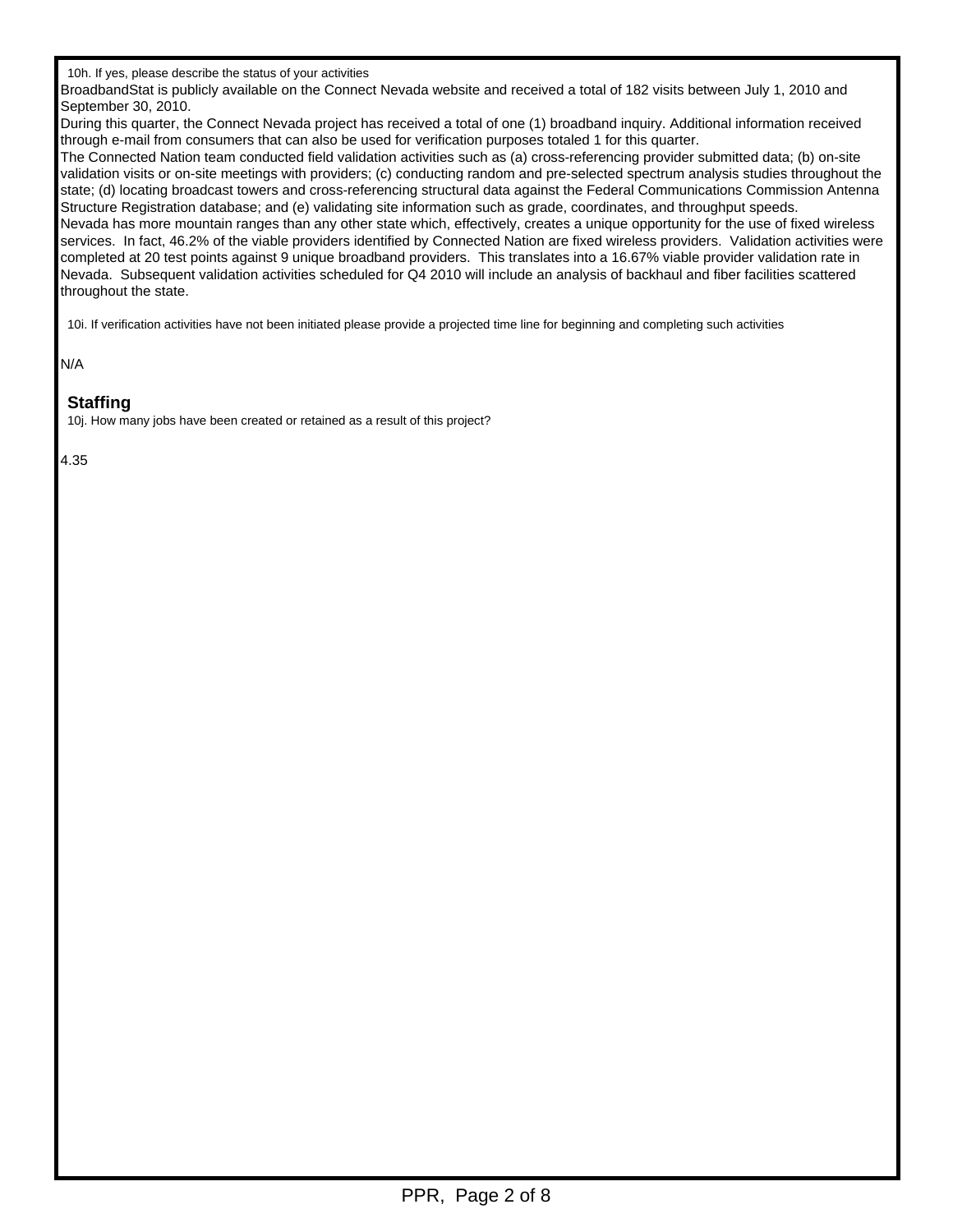10k. Is the project currently fully staffed?  $\bigcirc$  Yes  $\bigcirc$  No

10l. If no, please explain how any lack of staffing may impact the project's time line and when the project will be fully staffed

N/A

10m. When fully staffed, how many full-time equivalent (FTE) jobs do you expect to create or retain as a result of this project?

4.35 Please note that we use functional job titles and these titles may be staffed by multiple individuals. Their hire dates vary so for the purpose of uploading a complete report, we have used a hire date of 1/1/2010 to signify various hire dates.

10n. Staffing Table

| <b>Job Title</b>                     | FTE %          | Date of Hire      |  |  |
|--------------------------------------|----------------|-------------------|--|--|
| <b>Associate Counsel</b>             | 4              | 01/01/2010        |  |  |
| <b>Business Programmer Analyst</b>   | 1              | 01/01/2010        |  |  |
| <b>CAI Data Analyst</b>              | 10             | 01/01/2010        |  |  |
| CAI Data Manager                     | 4              | 01/01/2010        |  |  |
| <b>ETS Analyst</b>                   | 55             | 01/01/2010        |  |  |
| <b>ETS Manager</b>                   | 4              | 01/01/2010        |  |  |
| <b>General Counsel</b>               | 4              | 01/01/2010        |  |  |
| <b>GIS Analyst</b>                   | 60             | 01/01/2010        |  |  |
| <b>GIS Intern</b>                    | 1              | 01/01/2010        |  |  |
| <b>GIS Services Manager</b>          | 5              | 01/01/2010        |  |  |
| Outreach & Awareness Manager         | $\overline{2}$ | 01/01/2010        |  |  |
| Outreach & Awareness Specialist      | 10             | 01/01/2010        |  |  |
| Project Coordinator                  | 3              | 01/01/2010        |  |  |
| Project Management Director          | $\overline{2}$ | 01/01/2010        |  |  |
| Project Manager                      | 74             | 01/01/2010        |  |  |
| <b>Provider Relations Manager</b>    | 7              | 01/01/2010        |  |  |
| <b>Provider Relations Specialist</b> | 8              | 01/01/2010        |  |  |
| Research & GIS Analyst               | $\overline{2}$ | 01/01/2010        |  |  |
| <b>Research Analyst</b>              | 95             | 01/01/2010        |  |  |
| Research Manager                     | $\overline{7}$ | 01/01/2010        |  |  |
| State Services Associate             | 56             | 01/01/2010        |  |  |
| <b>State Services Manager</b>        | 9              | 01/01/2010        |  |  |
| <b>State Services Specialist</b>     | 11             | 01/01/2010        |  |  |
| State Services Sr. Specialist        | $\mathbf{1}$   | 01/01/2010        |  |  |
|                                      | <b>Add Row</b> | <b>Remove Row</b> |  |  |

### **Sub Contracts**

10o. Subcontracts Table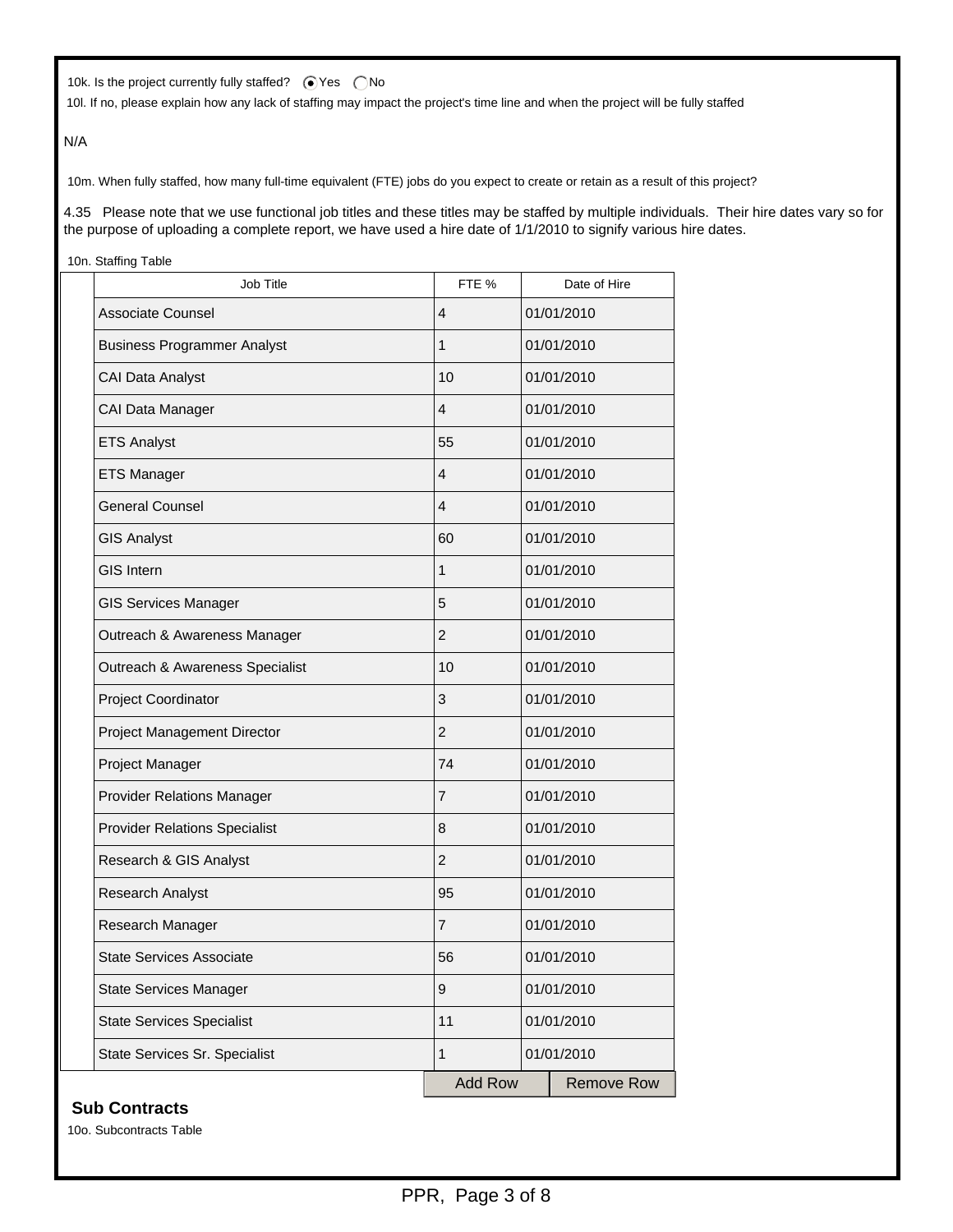| Name of Subcontractor                                                                                                                    | Purpose of Subcontract  |                             | <b>RFP Issued</b><br>(Y/N) | Contract<br>Executed (Y/N) | <b>Start Date</b> |                                     | <b>End Date</b>                   | Federal<br>Funds     | In-Kind Funds                  |
|------------------------------------------------------------------------------------------------------------------------------------------|-------------------------|-----------------------------|----------------------------|----------------------------|-------------------|-------------------------------------|-----------------------------------|----------------------|--------------------------------|
| Throughbred<br>Research Group                                                                                                            | <b>Research Surveys</b> |                             | Y                          | Y                          | 02/09/2010        |                                     | 02/08/2012                        | \$87,350             | \$0                            |
|                                                                                                                                          |                         |                             |                            |                            |                   |                                     | <b>Add Row</b>                    |                      | <b>Remove Row</b>              |
| <b>Funding</b>                                                                                                                           |                         |                             |                            |                            |                   |                                     |                                   |                      |                                |
| \$551,768<br>10q. How much Remains?<br>\$3,441,673<br>10p. How much Federal funding has been expended as of the end of the last quarter? |                         |                             |                            |                            |                   |                                     |                                   |                      |                                |
| \$188,586<br>10s. How much Remains?<br>\$879,387<br>10r. How much matching funds have been expended as of the end of last quarter?       |                         |                             |                            |                            |                   |                                     |                                   |                      |                                |
| 10t. Budget Worksheet                                                                                                                    |                         |                             |                            |                            |                   |                                     |                                   |                      |                                |
| Mapping Budget Element                                                                                                                   |                         | Federal<br>Funds<br>Granted | Proposed<br>In-Kind        | Total<br><b>Budget</b>     |                   | Federal<br><b>Funds</b><br>Expended | <b>Matching Funds</b><br>Expended |                      | <b>Total Funds</b><br>Expended |
| <b>Personal Salaries</b>                                                                                                                 |                         | \$1,225,643                 | \$272,721                  | \$1,498,364                |                   | \$141,776                           | \$66,006                          |                      | \$207,782                      |
| <b>Personnel Fringe Benefits</b>                                                                                                         |                         | \$262,898                   | \$0                        | \$262,898                  |                   | \$37,556                            | \$16,470                          |                      | \$54,036                       |
| Travel                                                                                                                                   |                         | \$260,881                   | \$0                        | \$260,881                  |                   | \$23,699                            | \$94                              |                      | \$23,793                       |
| Equipment                                                                                                                                |                         | \$134,194                   | \$0                        | \$134,194                  |                   | \$63,035                            | \$0                               |                      | \$63,035                       |
| Materials / Supplies                                                                                                                     |                         | \$42,431                    | \$0                        | \$42,431                   |                   | \$18,951<br>\$0                     |                                   |                      | \$18,951                       |
| Subcontracts Total                                                                                                                       |                         | \$802,096                   | \$75,649                   | \$877,745                  |                   | \$128,333                           | \$40,428                          |                      | \$168,761                      |
| Subcontract #1                                                                                                                           |                         | \$157,109                   | \$0                        | \$157,109                  |                   | \$43,675                            | \$0                               |                      | \$43,675                       |
| Subcontract #2                                                                                                                           |                         | \$0                         | \$0                        | \$0                        | \$0               |                                     | \$0                               |                      | \$0                            |
| Subcontract #3                                                                                                                           |                         | \$0                         | \$0                        | \$0                        | \$0               |                                     | \$0                               |                      | \$0                            |
| Subcontract #4                                                                                                                           |                         | \$0                         | \$0                        | \$0                        | \$0               | \$0                                 |                                   |                      | \$0                            |
| Subcontract #5                                                                                                                           |                         | \$0                         | \$0                        | \$0                        | \$0               | \$0                                 |                                   |                      | \$0                            |
| Construction                                                                                                                             |                         | \$0                         | \$0                        | \$0                        | \$0               | \$0                                 |                                   |                      | \$0                            |
| Other                                                                                                                                    |                         | \$111,699                   | \$628,571                  | \$740,270                  |                   | \$6,409                             |                                   | \$12,330<br>\$18,739 |                                |
| <b>Total Direct Costs</b>                                                                                                                |                         | \$2,839,842                 | \$976,941                  | \$3,816,783                |                   | \$419,769<br>\$135,328              |                                   |                      | \$555,097                      |
| <b>Total Indirect Costs</b>                                                                                                              |                         | \$1,153,599                 | \$91,032                   | \$1,244,631                |                   | \$131,999                           | \$53,258                          | \$185,257            |                                |
| <b>Total Costs</b>                                                                                                                       |                         | \$3,993,441                 | \$1,067,973                | \$5,061,414                | \$551,768         |                                     | \$188,586                         |                      | \$740,354                      |
| % Of Total                                                                                                                               |                         | 79                          | 21                         | 100                        | 75                |                                     | 25                                |                      | 100                            |
|                                                                                                                                          |                         |                             |                            |                            |                   |                                     |                                   |                      |                                |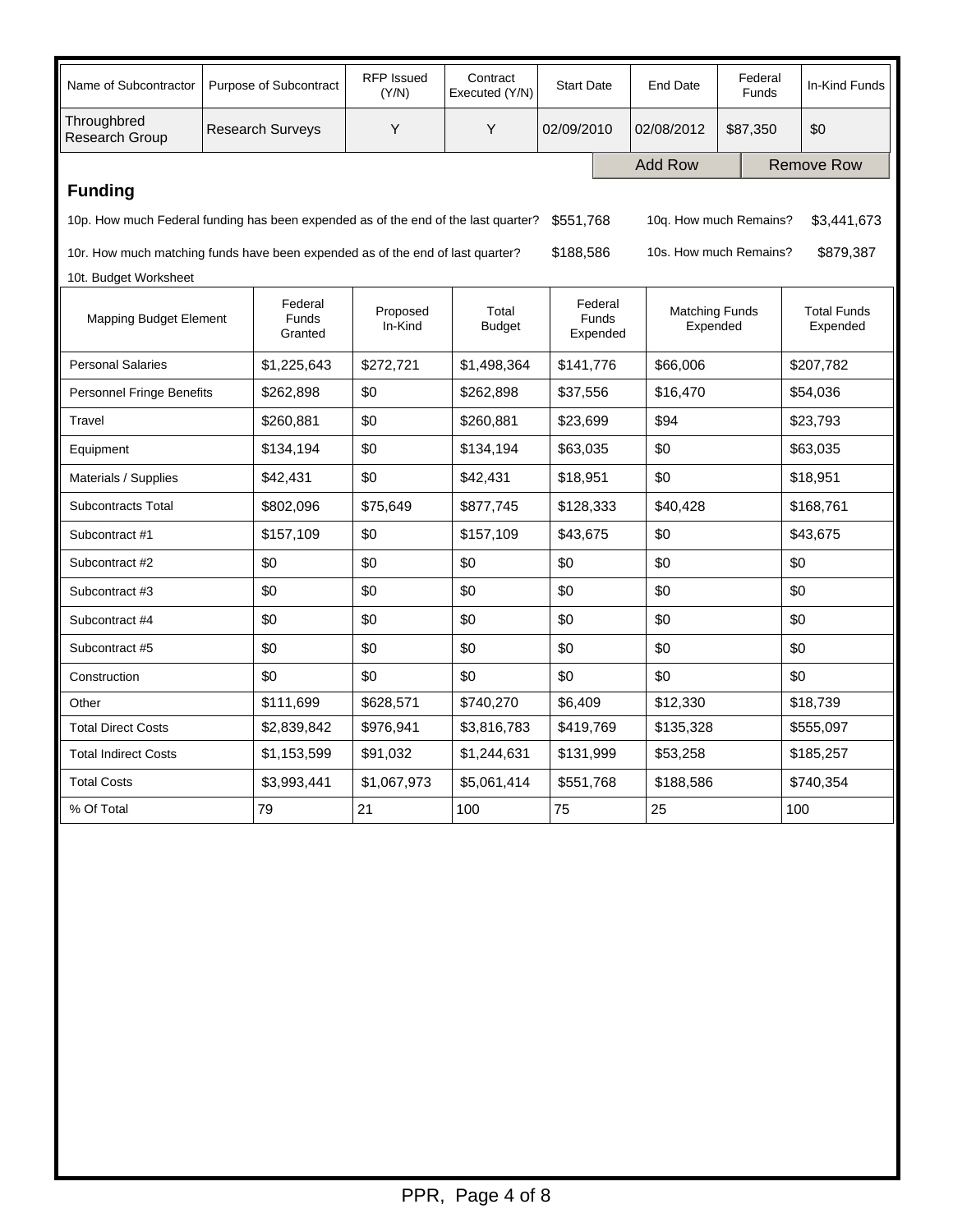#### **Hardware / Software** 10u. Has the project team purchased the software / hardware described in the application?  $\bigcirc$ Yes  $\bigcirc$ No 10v. If yes, please list Hardware/software purchases for the project to date include the following: • BroadbandStat • ESRI ArchInfo/ArcGIS Software • ESRI Software Maintenance • Computers • Ookla Net Metrics Speed Test Software • Spectrum Analyzer 10w. Please note any software / hardware that has yet to be purchased and explain why it has not been purchased Remaining purchases may include SQL server for mapping geodatabase, SQL server software, multiple dedicated storage servers, security application, additional backup replication solution, computers, GPS units BroadbandStat maintenance, ESRI ArchInfo/ArcGIS maintenance, and speed test updates as well as computers and software maintenance. 10x. Has the project team purchased or used any data sets?  $\bigcap$ Yes  $\bigcirc$ No 10y. If yes, please list N/A 10z. Are there any additional project milestones or information that has not been included?  $\bigcirc$  Yes  $\bigcirc$  No 10aa. If yes, please list Requested, received, and processed updates to broadband coverage coordinate datasets and delivered 49 datasets representing 54 providers on September 29. \* Connect Nevada conducted in-field provider broadband coverage validation work on nine provider companies September 7 to 9. Maintained the budget/finance cost model as well as the project work plan and Work Breakdown Structure for Connect Nevada. Continued developing and implementing the marketing and communications strategy. Changes were made to the Connect Nevada website messaging surrounding the mapping language. Maps are described as more of a draft to reflect the developing nature of the map accuracy. An expanded explanation of the mapping methodologies, the addition of a FAQ page and links to resource documents, the addition of a data request link, and increased solicitation of public feedback to help in the validation process were added to the Connect Nevada Web portal. On September 23, Connect Nevada presented the first draft of a state specific planning report designed to support the development of a Broadband Strategic Plan by the Nevada Broadband Task Force. \* Work continued toward identifying Community Anchor Institutions and obtaining data. Residential survey research was completed, analyzed, packaged, and delivered. Business survey research was completed, analyzed, and packaged. Continued provider outreach efforts and updated the broadband data collection and provider database accordingly. Produced and distributed monthly status reports, data collection and provider activity logs, and website statistics during regularly scheduled meetings with the Nevada Broadband Task Force. \* Connect Nevada composed and submitted the SBDD Amended and Supplemental Grant Program application on July 1 to NTIA and then revisions as requested on August 5 and August 13. The application was approved, extending the grant for an additional 3 years through December of 2014. 10bb. Please describe any challenge or obstacle that you have encountered and detail the mitigation strategies the project team is employing N/A 10cc. Please provide any other information that you think would be useful to NTIA as it assesses your Broadband Mapping Project On September 27, Connect Nevada received notice of a grant award extending SBDD mapping and planning activities for an additional three years. The project plan is being revised to include these new activities. Details of the new plan will be reported in the fourth quarter.  **11. Broadband Planning** 11a. Please describe progress made against all goals, objectives, and milestones detailed in the approved Project Plan. Be sure to include a description of each major activity / milestone that you plan to complete and your current status On behalf of the state of Nevada (NV), Connected Nation (CN) is working with subcontractors to collect and analyze demand-side

data through statistical telephone surveys. The surveys collect data on broadband and computer use and barriers to use among residents by demographic and businesses by size and industry sector. CN provided an initial overview of the residential survey results to the state in Q2, 2010, and a more comprehensive report in Q3, 2010. In addition, CN designed the 2010 NV business survey, which was conducted by Thoroughbred Research in Q2-Q3, 2010. Analysis of this data commenced in Q3, 2010, and results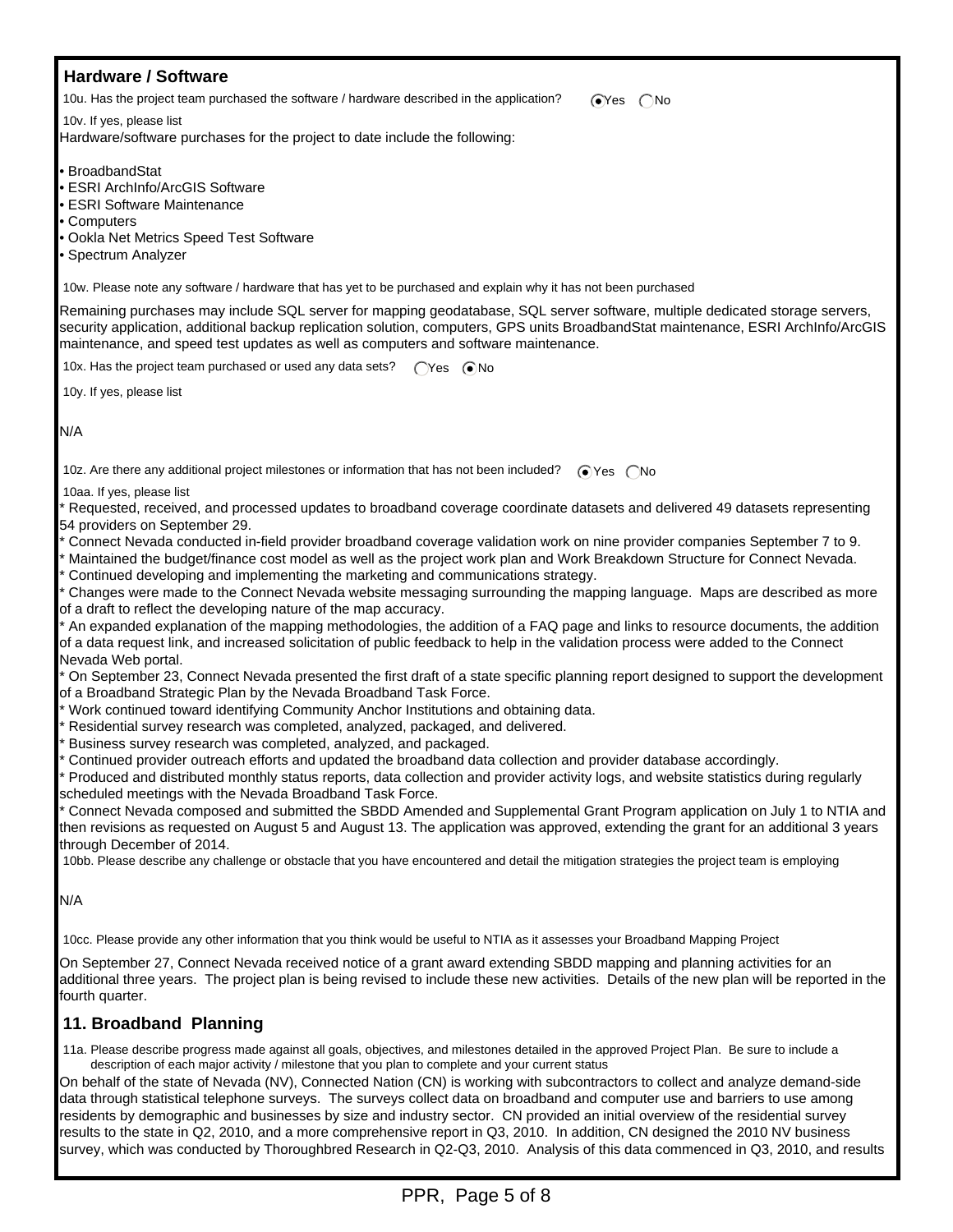are scheduled to be released in Q4, 2010. Updates to the residential and business surveys are scheduled to occur in Q1, 2011 and Q3, 2011, respectively.

This data was analyzed along with supply-side broadband data gathered through the NV SBDD mapping grant. The primary tool for this ongoing analysis is BroadbandStat, an interactive, web-based GIS application that offers location-based consumer feedback on the accuracy of the map, as well as an interactive tool for data analysis, planning, and decision-making.

Connect Nevada, in coordination with the state of Nevada and the Nevada Broadband Task Force, will complete an initial planning report for the state during Q4, 2010. This report will serve as a preliminary assessment of broadband infrastructure and adoption in Nevada. The purpose of its development and release is to provide a detailed review of the current state of broadband in Nevada and spark discussion across multiple broadband stakeholders in the state on key policy and strategies to expand and enhance broadband services. The report will be formally presented to the Nevada Broadband Task Force and released publicly within the state during Q4, 2010. It will also be available for public review and comment on the Connect Nevada website.

11b. Please describe any challenge or obstacle that you have encountered and detail the mitigation strategies the project team is employing

Connected Nation has been working closely with the state of Nevada and the Nevada Broadband Task Force to ensure that our work exceeds expectations. During Q3, 2010, there were no significant obstacles during the planning process.

11c. Does the Project Team anticipate any changes to the project plan for Broadband Planning?  $\bigcirc$  Yes  $\bigcirc$  No

 11d. If yes, please describe these anticipated changes. Please note that NTIA will need to approve changes to the Project Plan before they can be implemented

On September 27, Connect Nevada received notice of a grant award extending SBDD mapping and planning activities for an additional three years. The project plan is being revised to include these new activities. Details of the new plan will be reported in the fourth quarter.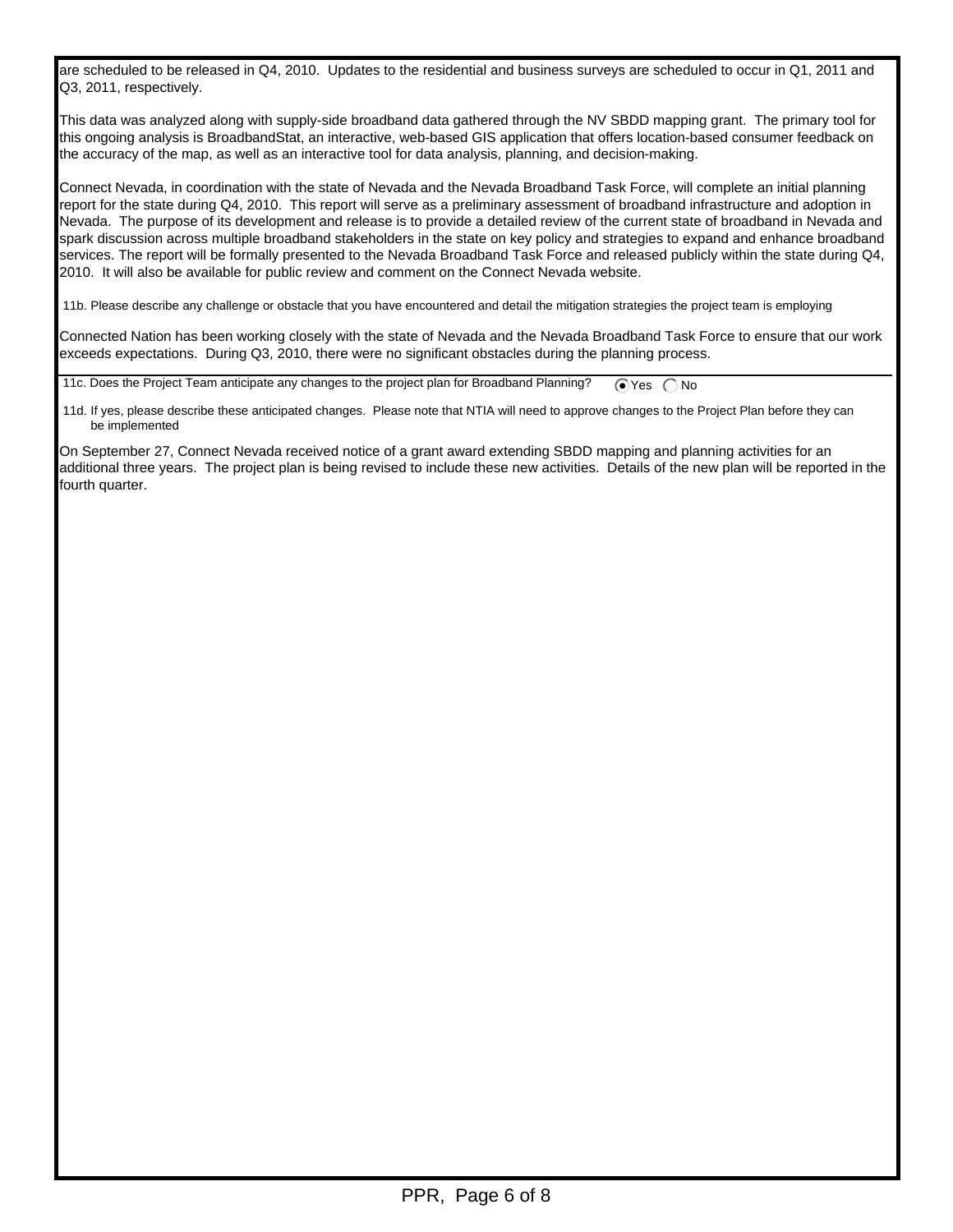# **Funding**

11e. How much Federal funding has been expended as of the end of the last quarter? \$0 11f. How much Remains? \$0

11g. How much matching funds have been expended as of the end of last quarter? \$0 11h. How much Remains? \$0

11i. Planning Worksheet

| <b>Planning Budget Element</b>   | Federal<br>Funds<br>Granted | Proposed<br>In-Kind | Total<br><b>Budget</b> | Federal<br>Funds<br>Expended | <b>Matching Funds</b><br>Expended | <b>Total Funds</b><br>Expended |
|----------------------------------|-----------------------------|---------------------|------------------------|------------------------------|-----------------------------------|--------------------------------|
| <b>Personal Salaries</b>         | \$0                         | \$0                 | \$0                    | \$0                          | \$0                               | \$0                            |
| <b>Personnel Fringe Benefits</b> | \$0                         | \$0                 | \$0                    | \$0                          | \$0                               |                                |
| Travel                           | \$0                         | \$0                 | \$0                    | \$0                          | \$0                               | \$0                            |
| Equipment                        | \$0                         | \$0                 | \$0                    | \$0                          | \$0                               | \$0                            |
| Materials / Supplies             | \$0                         | \$0                 | \$0                    | \$0                          | \$0                               | \$0                            |
| Subcontracts Total               | \$0                         | \$0                 | \$0                    | \$0                          | \$0                               | \$0                            |
| Subcontract #1                   | \$0                         | \$0                 | \$0                    | \$0                          | \$0                               | \$0                            |
| Subcontract #2                   | \$0                         | \$0                 | \$0                    | \$0                          | \$0                               | \$0                            |
| Subcontract #3                   | \$0                         | \$0                 | \$0                    | \$0                          | \$0                               | \$0                            |
| Subcontract #4                   | \$0                         | \$0                 | \$0                    | \$0                          | \$0                               | \$0                            |
| Subcontract #5                   | \$0                         | \$0                 | \$0                    | \$0                          | \$0                               | \$0                            |
| Construction                     | \$0                         | \$0                 | \$0                    | \$0                          | \$0                               | \$0                            |
| Other                            | \$0                         | \$0                 | \$0                    | \$0                          | \$0                               | \$0                            |
| <b>Total Direct Costs</b>        | \$0                         | \$0                 | \$0                    | \$0                          | \$0                               | \$0                            |
| <b>Total Indirect Costs</b>      | \$0                         | \$0                 | \$0                    | \$0                          | \$0                               | \$0                            |
| <b>Total Costs</b>               | \$0                         | \$0                 | \$0                    | \$0                          | \$0                               | \$0                            |
| % Of Total                       | 0                           | $\Omega$            | 0                      | $\Omega$                     | $\mathbf 0$                       | 0                              |

#### **Additional Planning Information**

11j. Are there any additional project milestones or information that has not been included?

N/A

11k. Please describe any challenge or obstacle that you have encountered and detail the mitigation strategies the Project Team is employing

N/A

11l. Please provide any other information that you think would be useful to NTIA as it assesses your Broadband Mapping Project

All planning costs have been combined with the mapping costs and reported in the mapping section above.